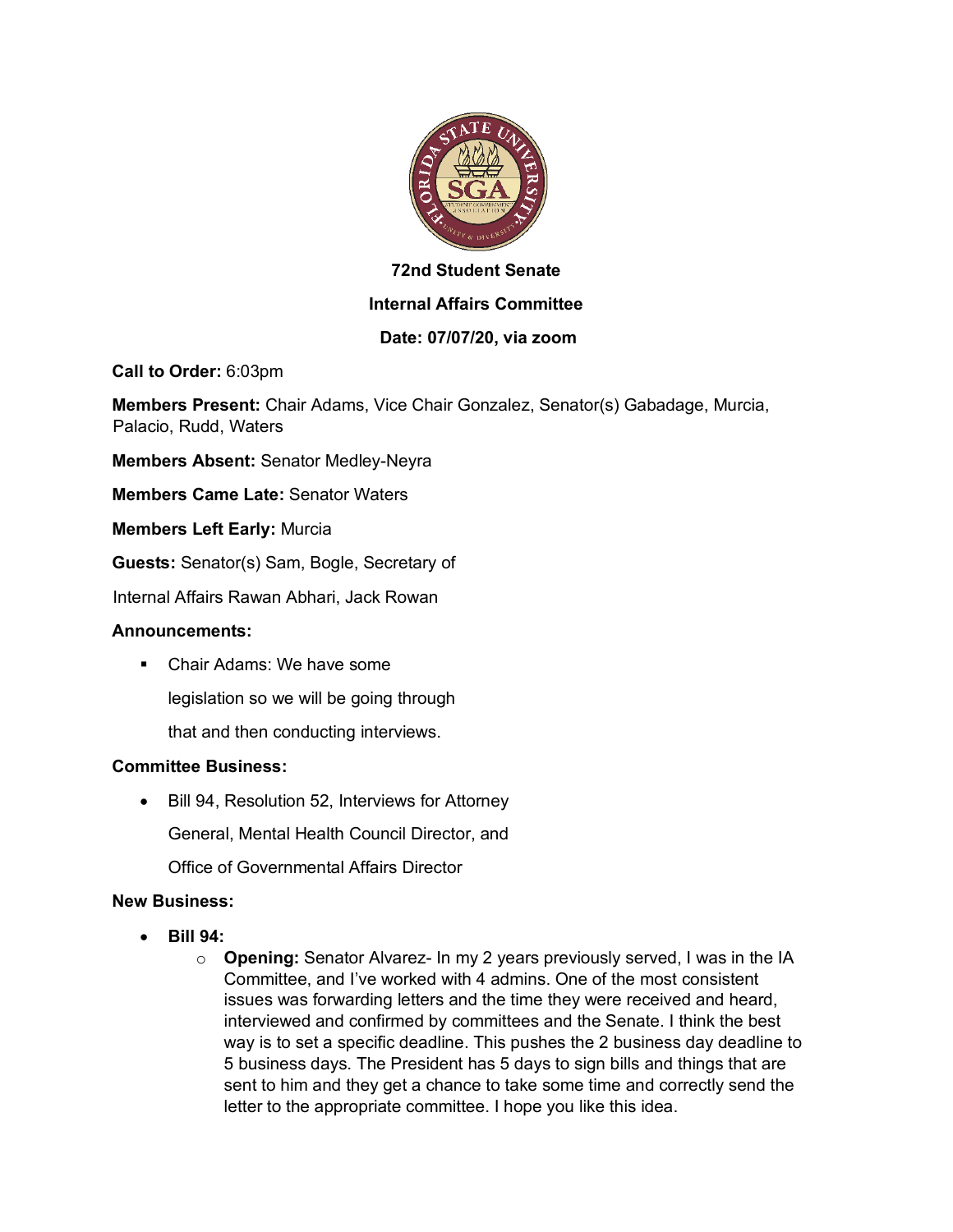- o **Motion to enter Roundtable**
	- Vice Chair Gonzalez
	- Senator Gabadage seconds
- o **Round Table**
	- Vice Chair Gonzalez: This puts a lot of more work on the Senate President.
	- Senator Alvarez: This is just putting the precedent that's already been set in place regarding the Senate President redistributing the forwarding letter to the proper committee into paper.
	- President Daraldik: So does this keep the same deadline for the executive branch to submit the forwarding letters? Or does that change?
	- Senator Alvarez: Gives 2 extra days for the committee and Senate to review and get ready for the interview.
	- § Vice Chair Gonzalez: I move to amend the bill by adding 'forwarded' to Statute 307.3 D Subsection 1 between the words "copies of each" and "candidates".
		- Senator Murcia seconds
		- Sponsor finds it friendly
- o **Motion to exit Roundtable:**
	- § Vice Chair Gonzalez
	- Senator Murcia seconds
- o **Closing:** It's been a pleasure to serve in the Senate and I'm really looking forward to putting the standards of which we hold the Executive Branch to into Senate and holding us accountable as well.
- o **Motion to Call the Question:**
	- § Vice Chair Gonzalez
	- Senator Gabadage seconds
- o **Vote:**
	- § **Yes:** (5)
		- Gonzalez, Gabadage, Palacio, Murcia, Rudd
	- § **No:** (0)
	- § **Abstention:** (0)
- o **Bill 94 passes**
- **Resolution 52:**
	- o **Move to add Alvarez as a Primary Sponsor**
		- Vice Chair Gonzalez
		- Senator Gabadage
	- o **Opening:** Resolution 52 has the goal of renaming the Internal Affairs committee to the Oversight Committee. This came from examining our current standing committees to the committees within the Florida Legislature and the United States Legislature. This comes from the precedent of mimicking the government of Florida State to those of the state and country.
	- o **Motion to enter Roundtable**
		- Senator Murcia
		- § Vice Chair Gonzalez seconds
	- o **Round Table**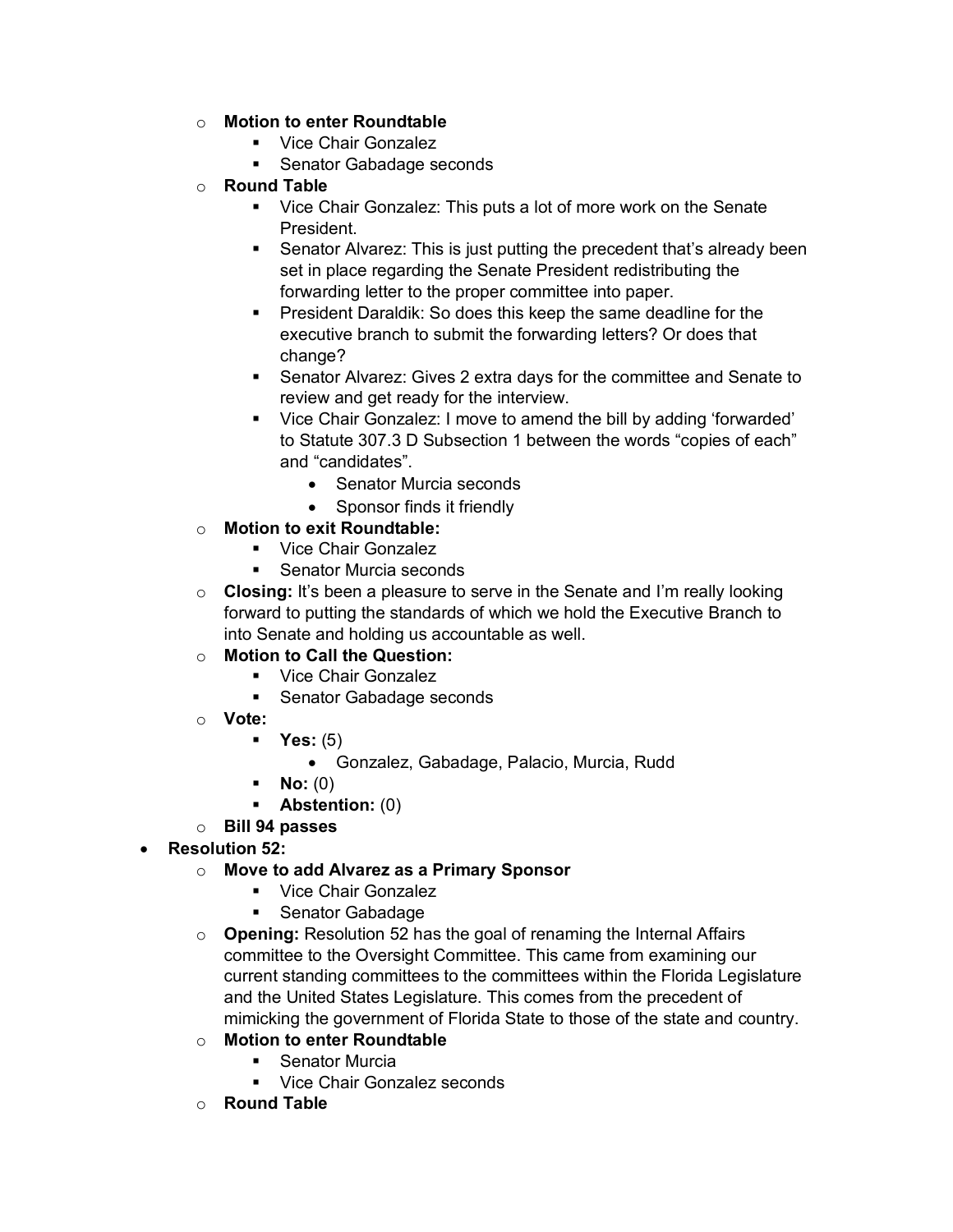- Senator Alvarez: This was discussed by members of the 71<sup>st</sup> Senate Internal Affairs Committee but they never brought pen to paper.
- o **Motion to exit Roundtable:**
	- § Vice Chair Gonzalez
	- Senator Palacio seconds
- o **Closing:** I'm glad we could attempt to model our government over that of the state and federal level and I hope we can continue with that same precedent.
- o **Motion to Call the Question:**
	- Senator Murcia
	- Vice Chair Gonzalez seconds
- o **Vote:**
	- § **Yes:** (3)
		- Gabadage, Murcia, Palacio,
	- § **No:** (1)
		- Gonzalez
	- § **Abstention:** (1)
		- Rudd
- **Interview #1:** Kristian Diaz for Office of Governmental Affairs Director
	- o **Opening:** My name is Kristian Diaz, a rising senior from FSU. I have a Cuban Puerto Rican background. I previously served as HLSU Director and I also served on FLHASU. It showed me how to handle legislation and that other side of the work so that's where my interest for OGA comes from.
	- o **Technical, non-debatable:**
	- o **Questions related to position, experience, or future goals:**
		- § Senator Gabadage: In terms of increasing student engagement, what are your tangible goals?
			- I want to increase engagement by targeting different groups on campus, firstly starting with the agencies. I would like to find paid internship opportunities for marginalized communities. I would also like to find ways for undocumented students to get involved in the process without fear of deportation or the like.
	- o **Questions related to character or any other questions:**
		- Senator Bogle: What was a time in either being HLSU Director or with other leadership experiences, that you experienced a set back? How did you overcome it?
			- My role with HLSU Director had a lot of setbacks, both with creating the leadership institute, the alumni network, and the changing from Latino to Latinx in our name. But we had set goals and having determination and passion to accomplish those goals was crucial in allowing things to come to fruition. It's really about hard work and determination.
		- Senator Rudd: Do you have any ideas or plans for the OGA legislative agenda?
			- Yes, I do have my own thoughts but I want to listen to students and the public and what they have to say. It comes with a lot of legwork but reaching out locally and to different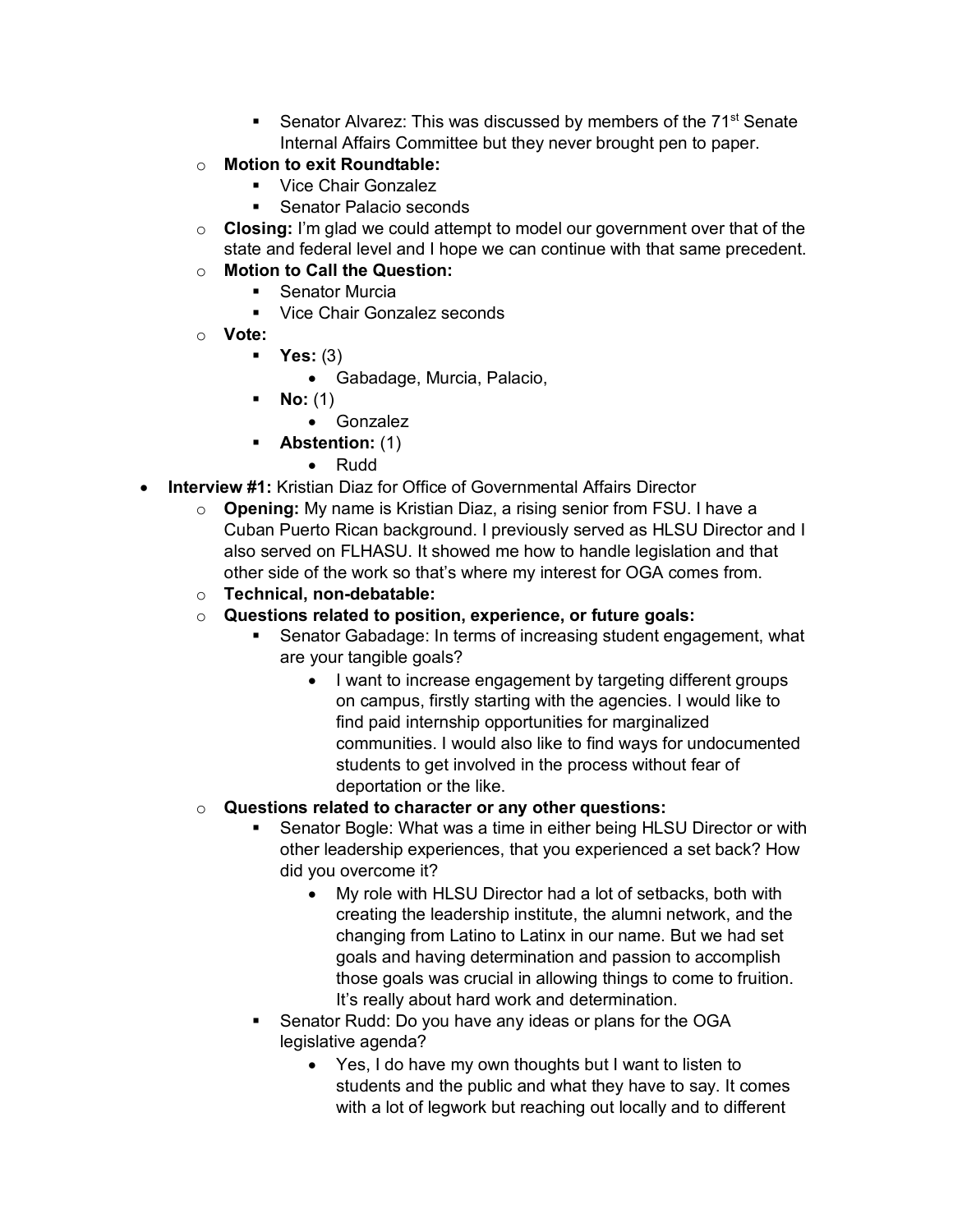groups of students, Senators, and who this agenda can impact, before I put my own thought to it.

- Senator Rudd: Have you considered placing in the legislative agenda the renaming of B.K Roberts?
	- Yes, I have considered. But I know that a lot of work is being done by faculty and staff as well as the Board and the SBP. I'd have to ask where they are with that before I move forward but I have considered it.
- o **Closing:** Thank you for meeting with me again. I look forward to working with you all, hopefully, as the OGA Director. I hope we have a close relationship with Senate in the future.
- o **Deliberations**
	- Roundtable
- o **Motion to Call the Question** 
	- Vice Chair Gonzalez
	- Senator Waters seconds
- o **Voting Results** 
	- $\blacksquare$  Yes- 5
		- Gonzalez, Gabadage, Palacio, Rudd, Waters
	- $\blacksquare$  No- 0
	- Abstention- 0

Candidate passes

- **Interview #2:** Kelvin Ready for Attorney General
	- o **Opening:** I wanted to start off tonight talking about the Attorney General position, coming in from someone that's a Senator. I think its important for a law school students to fill this position and I'll explain that through Elections code. When it came to reforming elections it was something tedious and often get shut down from the Court. Something I would want to start if you see me fit is to create a task force of law schools for Elections Code and Finance Code. It would be a nice pairing between law students and senators. That's my main goal. There's several other duties the Attorney General does in regards to aiding and addressing the Supervisor of Elections. My family is all lawyers and this is something I'm passionate about. I hope to bring what I learned in Senate and in law for this position.

## o **Technical, non-debatable:**

- Vice Chair Gonzalez: To clarify, you served  $3\frac{1}{2}$  years in Student Senate?
	- Yes,  $3$  to  $3\frac{1}{2}$  years.
- o **Questions related to position, experience, or future goals:**
	- § Senator Gabadage: You mentioned a task force for law students, can you elaborate?
		- Yes, I would definitely consult with the Student Body President and assemble individuals that can review Election and Finance Code. It would mirror meetings of a committee where we would read through it and pause when something is unclear or should be changed. I would also want to fix statues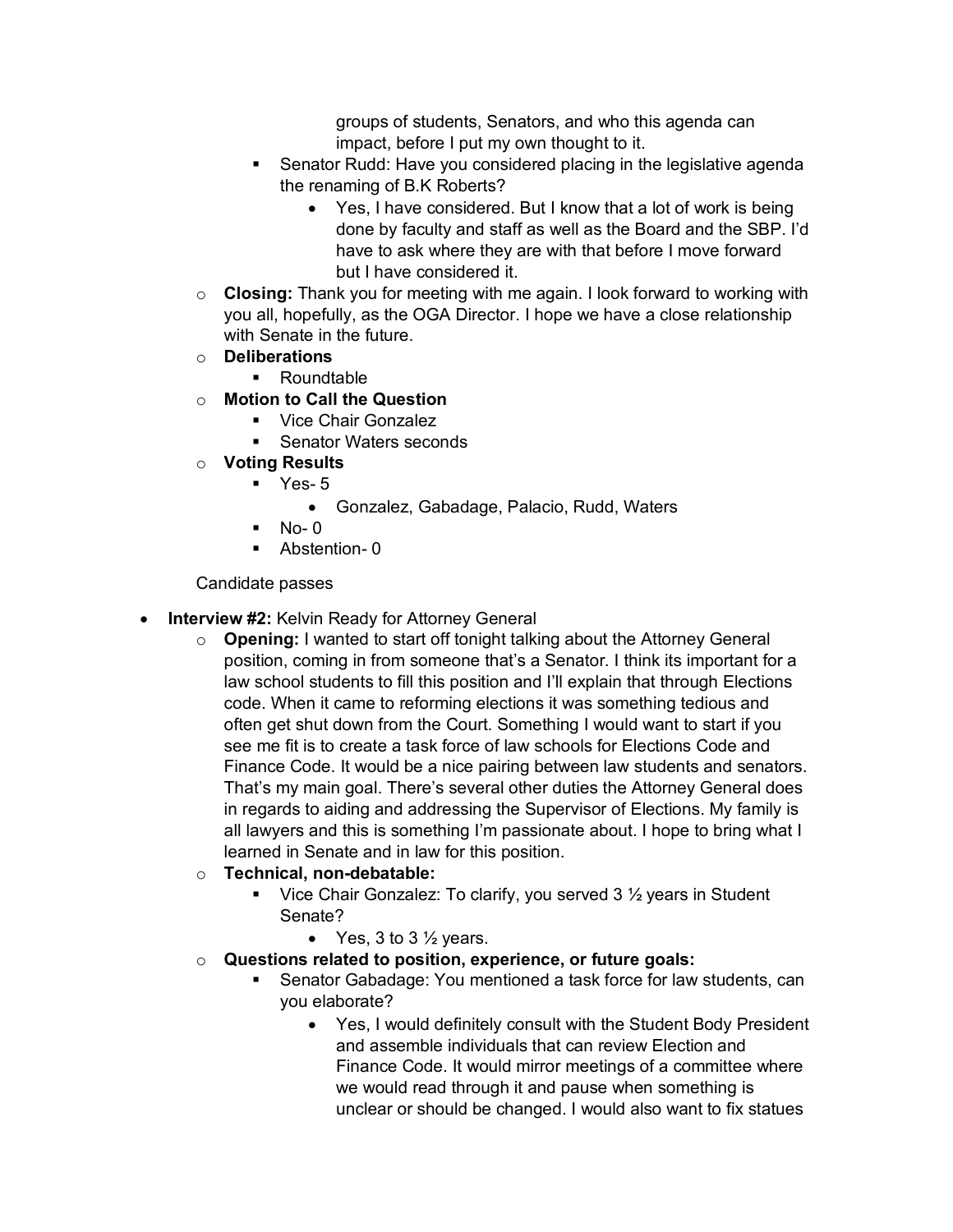through statutory review and maybe codify things into one section. Thank you for the question

- § Vice Chair Gonzalez: What would you like to accomplish at the end of your tenure?
	- I would want to establish a foundation. When I was Chair of Budget and Finance, there was no ROP. That's the first thing I would want to do. Establish procedures. People can go in and look to see Attorney General's jobs but how does that actually work? How will that process look like? And how do I trust my rights are being fairly protected? I would establish those rules of procedure and put them on the SGA website so anyone can look and know what to expect and hold me accountable for my processes. How is their accountability if there's no rules? Making sure there's checks and balances as well. When it comes to statutory reviews, making sure everyone is a part of the process. It's to establish a foundation and be able to look at the next Attorney General and tell them this is the standard, this is what you have to do. It will establish accountability and transparency.

## o **Questions related to character or any other questions:**

- Vice Chair Gonzalez: Did you go through any type of training like NCBI, Green Dot, Allies and Safe Zones?
	- No, I was definitely very involved and busy. But there was always talks to implement those in statutes.
- Vice Chair Gonzalez: To clarify, you would be supportive of trainings being implemented on statues?
	- Yes, I definitely would.
- Vice Chair Gonzalez: Would you be open to attending trainings?
	- Yes, absolutely.
- o **Closing:** I appreciate the questions and hope I've laid out how I would work in the office of Attorney General. Thank you for the question on trainings. I hope to have a working relationship with Senators and build on suggestions.
- o **Deliberations**
	- Roundtable
- o **Motion to Call the Question** 
	- Vice Chair Gonzalez
	- § Senator Gabadage seconds
- o **Voting Results** 
	- § Yes- 5
		- Gonzalez, Gabadage, Palacio, Rudd, Waters
	- $No-<sub>0</sub>$
	- § Abstention- 0

Candidate passes

• **Interview #3:** Kyle DiMatteo for Mental Health Council Director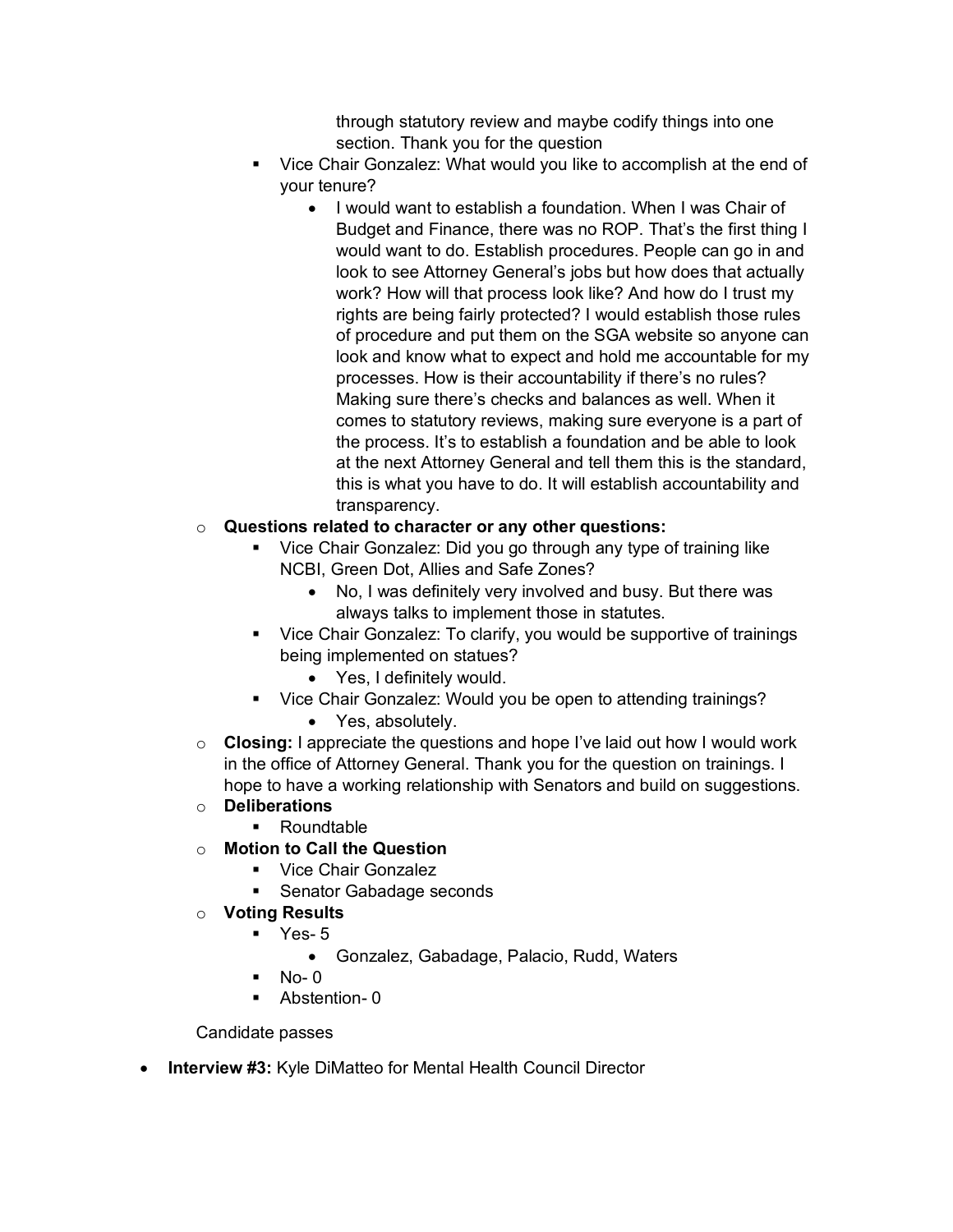o **Opening:** My name is Kyle DiMatteo. The big thing I want to get out there is that I was Director of Outreach for the Mental Health Council. I believe I'm the most qualified candidate for the job. I think I want to continue a lot of the things we did last year. My main thing is normalizing conversations of mental health in everyday conversations. Last year we did something called Seize the Awkward where we tried to decrease the stigma surrounding mental health and bringing up an awkward moment or conversation to ask people how they're really doing and feeling. I really want to continue that campaign. I would also like to go to IFC chapters and talk about how we can advance this normalization. I hope to begin a model to attempt to change the culture at FSU even though it takes multiple years.

## o **Technical, non-debatable:**

- § Vice Chair Gonzalez: Are you financially certified?
	- No
- Vice Chair Gonzalez: For clarification, did you only serve once on the board as Director of Outreach?
	- Yes, I was appointed by Tony Luna
- Senator Waters: Have you done any of the following: NCBI, Green Dot, Allies and Safe Zones?
	- Yes, I actually did green dot at the beginning of my time here at FSU.

## o **Questions related to position, experience, or future goals:**

- Senator Gonzalez: What are goals you have for your position?
	- I have short and long term goals, I want to rebrand the Council in general. We didn't have funding but we now do. Something as simple as shirts and stickers. In spring I'd like to continue that campaign and respond to how Seize the Awkward did.
- § Senator Gonzalez: How do you plan on changing the culture?
	- I want to expand the example of going to IFC to campus wide. For example agencies and Pride Week, I'd want to attend the events and expand the outreach of the bureau. I also think brining someone from the Counseling Center out as a licensed professional to have conversations is something I'd want to do as well.
- Senator Gonzalez: Considering prior issues with UCC, what do you plan on doing to address it?
	- For my understanding, the ratio for counselors to students its 1 to 1900 which is a very big gap. Something we want to do that is more a learning experience in terms of implementation is expanding the amount of counselors and bringing more counselors to students and even training students to be of help when it concerns non-emergency situations.

## o **Questions related to character or any other questions:**

- § Senator Palacio: What were challenges you faced in your prior position?
	- We had a healthy 1300 dollars in our bank account and we had to figure out how to do events and function without the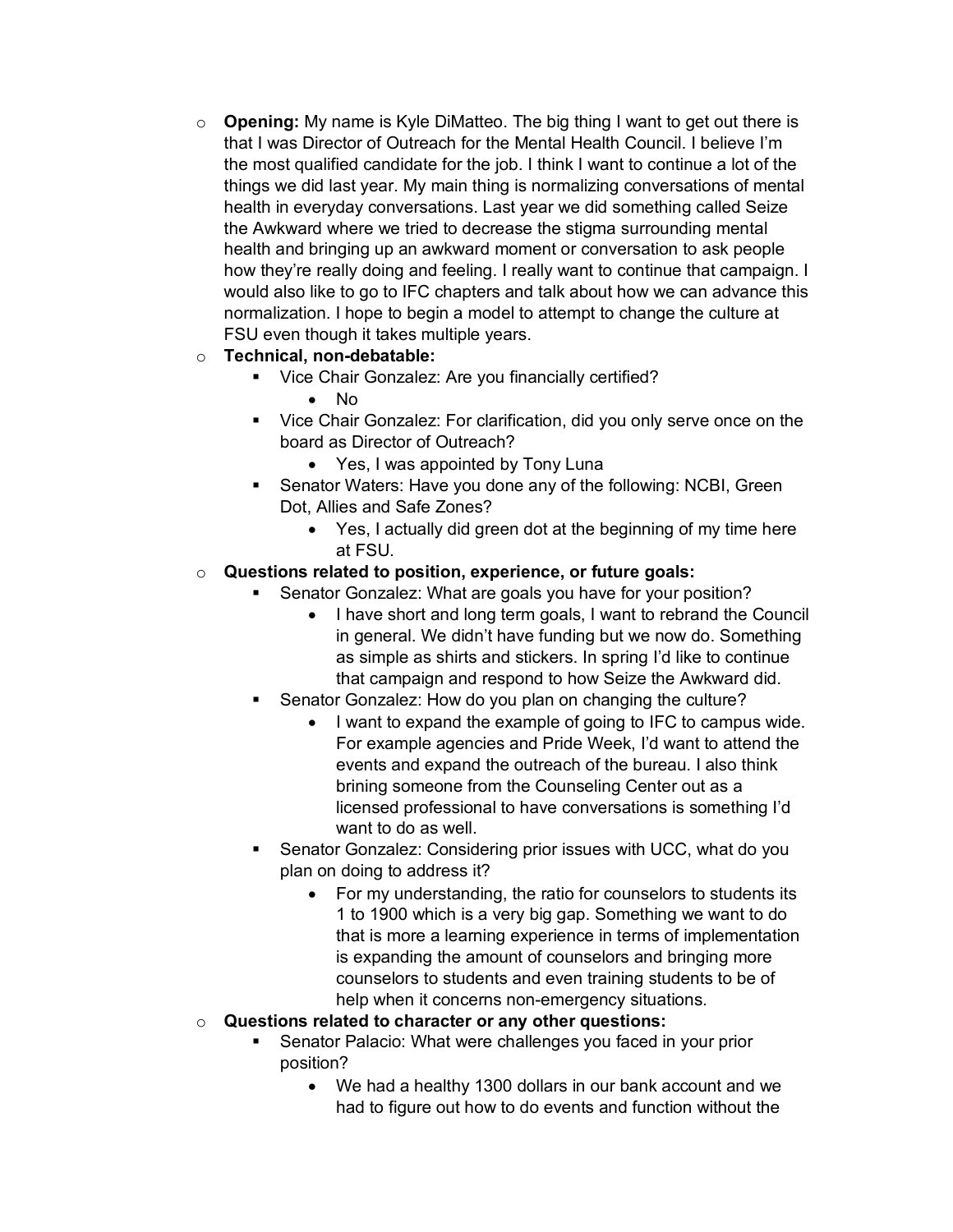money and resources to do so. That's how we came across the Seize the Awkward campaign.

- Senator Waters: Describe your strengths and weaknesses.
	- My biggest strength is time management. I've always been a student athlete and waking up at 4 am and 6 am for practice and just the general things we do as that. My biggest weakness is probably having a lot on my plate but that's where my strength kicks in. I would have to organize my days and structure things as both in a fraternity, a student-athlete, and then possibly a director but with a planner and calendars, I can very much do so.
- § Senator Rudd: If selected, how would you work to better represent survivors of sexual violence at FSU?
	- One of the biggest thing is the mental trauma that comes with it. I think we have to press the fact that it is okay to talk to people. I think it's important to have students that are licensed to talk to, a non-emergent hotline for people to talk to, and push that there are always mental trauma that comes with experiences like sexual assault.
- § Senator Gonzalez: Did you ever attend trainings specifically regarding mental health or were you ever exposed to that community?
	- Green Dot covered an array of things. I do know how to talk to people who are going through things. Knowing the difference between sympathy and empathy. Separate the difference and address it afterwards.
- § Senator Sam: What is an event or project you had to do to fill in for another board member?
	- There was issues with a shirt campaign for a scholarship, they weren't selling well. I took over and had the shirts put in the front and promoted better and after stepping in, it did skyrocket. It ultimately helped the scholarship opportunity happen and consequently awarded.
- Senator Sam: I know you addressed this already but can you reiterate short and long term goals?
	- I would want to put out shirts and campaigns and begin to get recognized on campus. I would also like to take the Boosters model and modify it for the bureau, in terms of gala, champions forum, etc. I would also like to get people to learn how to speak and address certain situations and attend trainings that address various situations.
- o **Closing:** No time remaining.
- o **Deliberations**
	- § Roundtable
- o **Motion to Call the Question** 
	- § Senator Gonzalez
	- § Senator Gabadage seconds
- o **Voting Results**